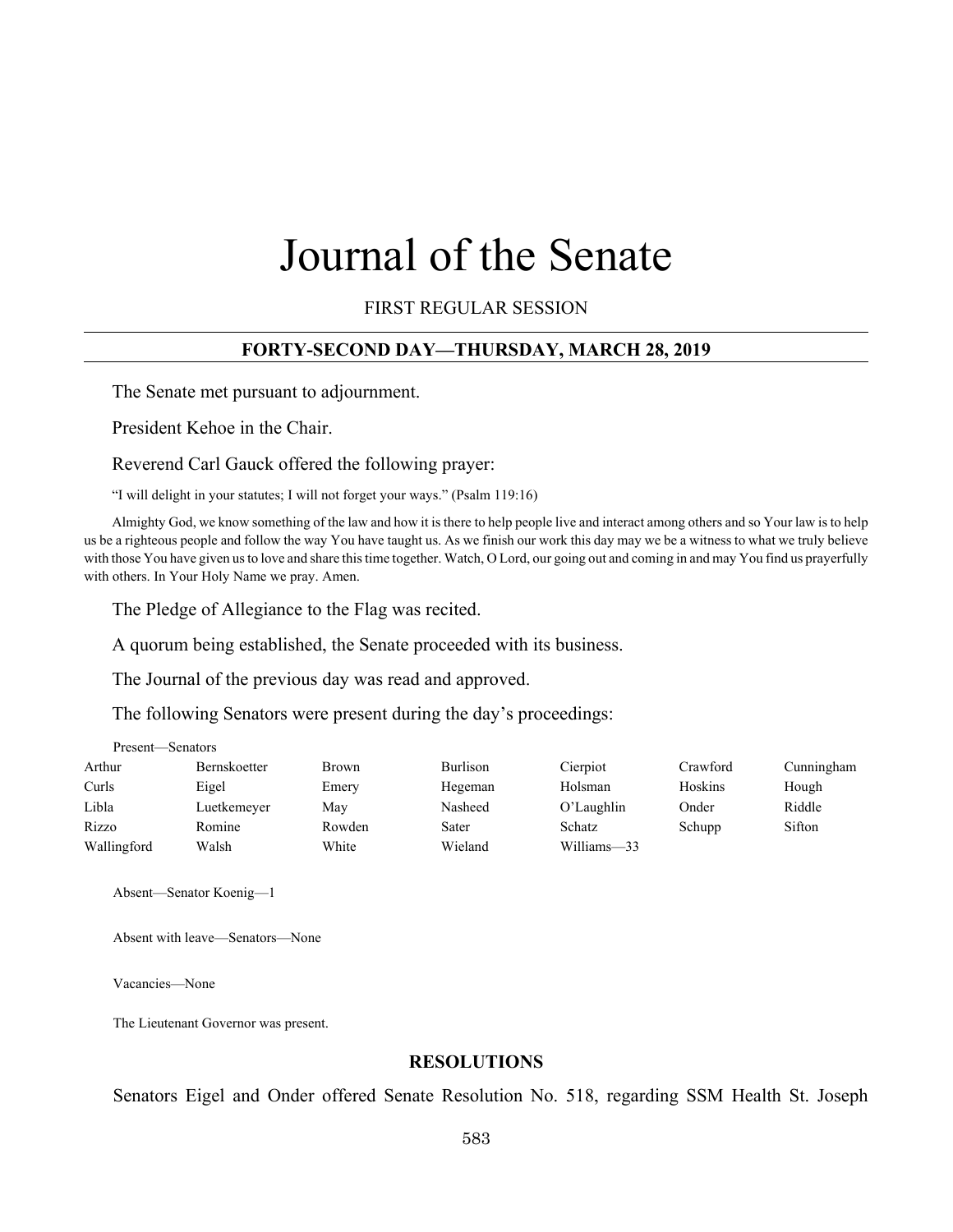Hospitals, which was adopted.

Senator Luetkemeyer offered Senate Resolution No. 519, regarding Dr. Robert Vartabedian, which was adopted.

Senator Luetkemeyer offered Senate Resolution No. 520, regarding Matthew Wilson, which was adopted.

#### **PRIVILEGED MOTIONS**

Senator Hegeman moved that the Senate refuse to recede from its position on **SCS** for **HCS** for **HB 14** and grant the House a conference thereon, which motion prevailed.

## **CONFERENCE COMMITTEE APPOINTMENTS**

President Pro Tem Schatz appointed the following conference committee to act with a like committee from the House on **SCS** for **HCS** for **HB 14**: Senators Hegeman, Hough, Hoskins, Curls and Nasheed.

#### **REPORTS OF STANDING COMMITTEES**

Senator Rowden, Chairman of the Committee on Rules, Joint Rules, Resolutions and Ethics, submitted the following reports:

Mr. President: Your Committee on Rules, Joint Rules, Resolutions and Ethics, to which were referred **SB 71**; **SB 87**; **SS** for **SB 145**; **SCS** for **SB 174**; and **SCS** for **SB 219**, begs leave to report that it has examined the same and finds that the bills have been truly perfected and that the printed copies furnished the Senators are correct.

Senator Schatz, Chairman of the Committee on Gubernatorial Appointments, submitted the following reports, reading of which was waived:

Mr. President: Your Committee on Gubernatorial Appointments, to which were referred the following appointments, begs leave to report that it has considered the same and recommends that the Senate do give its advice and consent to the following:

Thomas O. Kuypers, Mary "Mimi" Stiritz and Robert Paul Wiegers, as members of the Missouri Advisory Council on Historic Preservation.

Senator Schatz requested unanimous consent of the Senate to vote on the above reports in one motion. There being no objection, the request was granted.

Senator Schatz moved that the committee reports be adopted, and the Senate do give its advice and consent to the above appointments, which motion prevailed.

President Pro Tem Schatz assumed the Chair.

Senator Emery, Chairman of the Committee on Government Reform, submitted the following report:

Mr. President: Your Committee on Government Reform, to which was referred **SB 465**, begs leave to report that it has considered the same and recommends that the Senate Committee Substitute, hereto attached, do pass.

Senator Cunningham, Chairman of the Committee on Fiscal Oversight, submitted the following reports: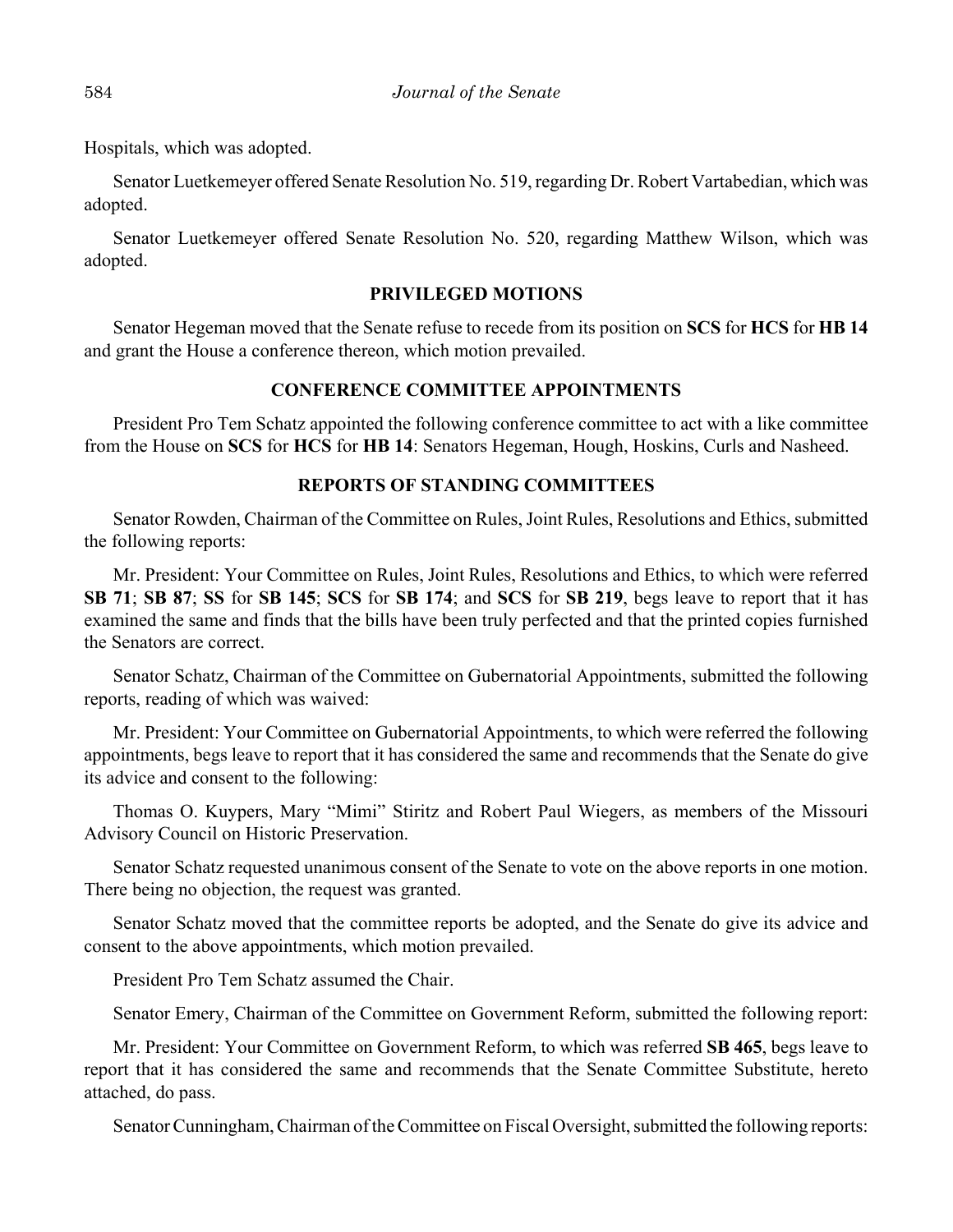Mr. President: Your Committee on Fiscal Oversight, to which was referred **SS** for **SB 213**; **SS** for **SCS** for **SJR 2**; and **SS** for **SCS** for **SB 9**, begs leave to report that it has considered the same and recommends that the bills and joint resolution do pass.

Senator Wallingford, Chairman of the Committee on Commerce, Consumer Protection, Energy and the Environment, submitted the following report:

Mr. President: Your Committee on Commerce, Consumer Protection, Energy and the Environment, to which was referred **SB 296**, begs leave to report that it has considered the same and recommends that the Senate Committee Substitute, hereto attached, do pass.

Senator Walsh, Chairman of the Committee on Progress and Development, submitted the following reports:

Mr. President: Your Committee on Progress and Development, to which was referred **SB 426**, begs leave to report that it has considered the same and recommends that the bill do pass.

Also,

Mr. President: Your Committee on Progress and Development, to which was referred **SB 412**, begs leave to report that it has considered the same and recommends that the bill do pass.

Also,

Mr. President: Your Committee on Progress and Development, to which was referred **SB 203**, begs leave to report that it has considered the same and recommends that the Senate Committee Substitute, hereto attached, do pass.

Senator Wieland, Chairman of the Committee on Insurance and Banking, submitted the following report:

Mr. President: Your Committee on Insurance and Banking, to which was referred **SB 414**, begs leave to report that it has considered the same and recommends that the bill do pass.

Senator Riddle, Chairman of the Committee on Professional Registration, submitted the following report:

Mr. President: Your Committee on Professional Registration, to which was referred **SB 336**, begs leave to report that it has considered the same and recommends that the bill do pass.

Senator Onder, Chairman of the Committee on Health and Pensions, submitted the following report:

Mr. President: Your Committee on Health and Pensions, to which was referred **HB 77**, begs leave to report that it has considered the same and recommends that the bill do pass and be placed on the Consent Calendar.

Senator Hoskins, Chairman of the Committee on Small Business and Industry, submitted the following report:

Mr. President: Your Committee on Small Business and Industry, to which was referred **SB 60**, begs leave to report that it has considered the same and recommends that the Senate Committee Substitute, hereto attached, do pass.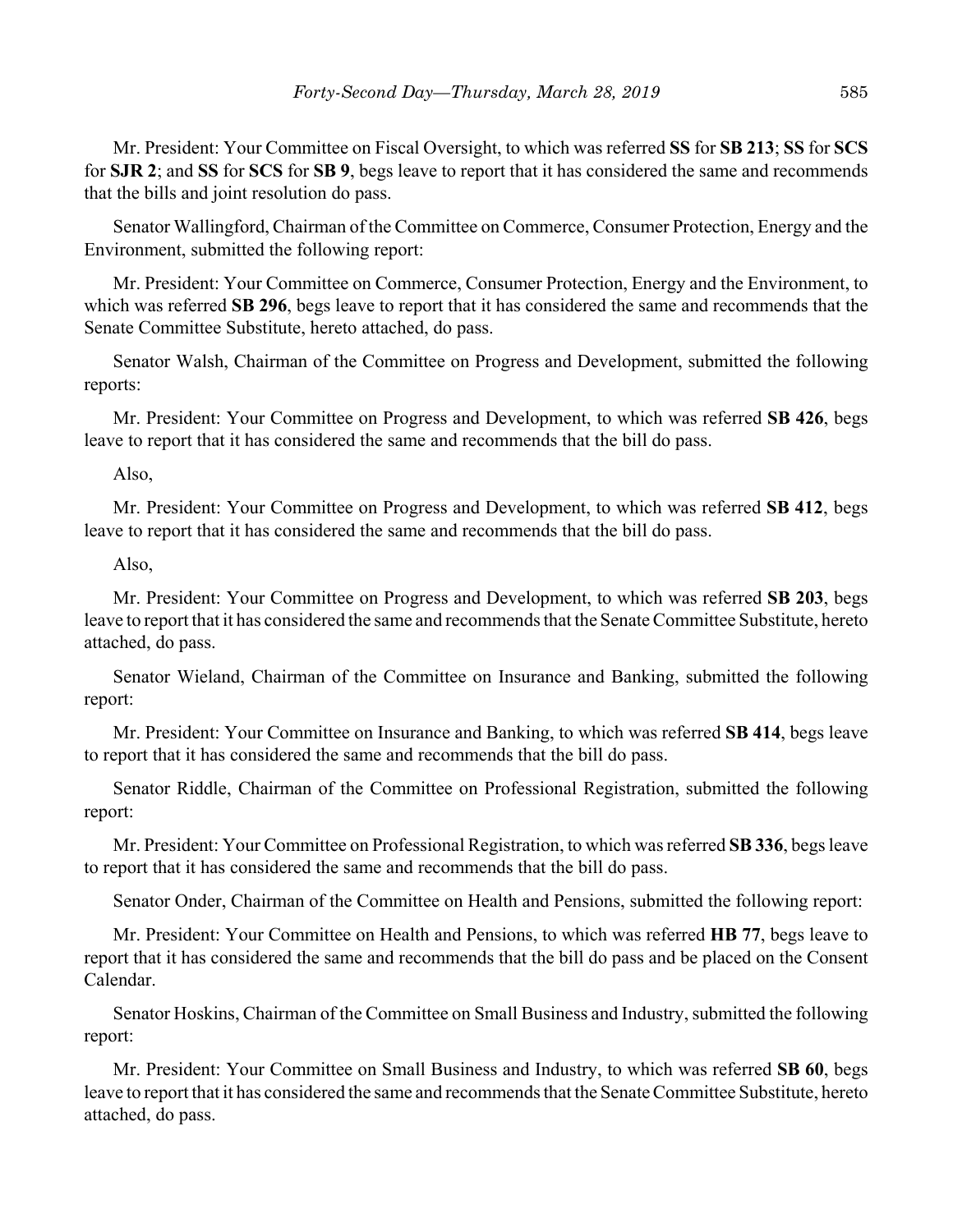President Kehoe assumed the Chair.

#### **REFERRALS**

President Pro Tem Schatz referred **SCS** for **SB 174** and **SCS** for **SB 219** to the Committee on Fiscal Oversight.

## **THIRD READING OF SENATE BILLS**

**SB 358**, introduced by Senator Sater, entitled:

An Act to repeal sections 191.603, 191.605, and 191.607, RSMo, and to enact in lieu thereof three new sections relating to the health professional student loan repayment program.

Was called from the Consent Calendar and taken up.

On motion of Senator Sater, **SB 358** was read the 3rd time and passed by the following vote:

| YEAS—Senators |                     |         |             |          |            |             |
|---------------|---------------------|---------|-------------|----------|------------|-------------|
| Arthur        | <b>Bernskoetter</b> | Brown   | Cierpiot    | Crawford | Cunningham | Curls       |
| Eigel         | Emery               | Hegeman | Holsman     | Hoskins  | Hough      | Libla       |
| Luetkemeyer   | May                 | Nasheed | O'Laughlin  | Onder    | Riddle     | Rizzo       |
| Romine        | Rowden              | Sater   | Schatz      | Schupp   | Sifton     | Wallingford |
| Walsh         | White               | Wieland | Williams-32 |          |            |             |

NAYS—Senators—None

```
Absent—Senators
Burlison Koenig—2
```
Absent with leave—Senators—None

Vacancies—None

The President declared the bill passed.

On motion of Senator Sater, title to the bill was agreed to.

Senator Sater moved that the vote by which the bill passed be reconsidered.

Senator Rowden moved that motion lay on the table, which motion prevailed.

**SB 368**, introduced by Senator Hough, entitled:

An Act to repeal section 301.560, RSMo, and to enact in lieu thereof one new section relating to vehicle dealer license plates.

Was called from the Consent Calendar and taken up.

On motion of Senator Hough, **SB 368** was read the 3rd time and passed by the following vote:

YEAS—Senators

| Arthur      | <b>Bernskoetter</b> | Brown   | Cierpiot   | Crawford | Cunningham | Curls |
|-------------|---------------------|---------|------------|----------|------------|-------|
| Eigel       | Emerv               | Hegeman | Holsman    | Hoskins  | Hough      | Libla |
| Luetkemeyer | Mav                 | Nasheed | O'Laughlin | Onder    | Riddle     | Rizzo |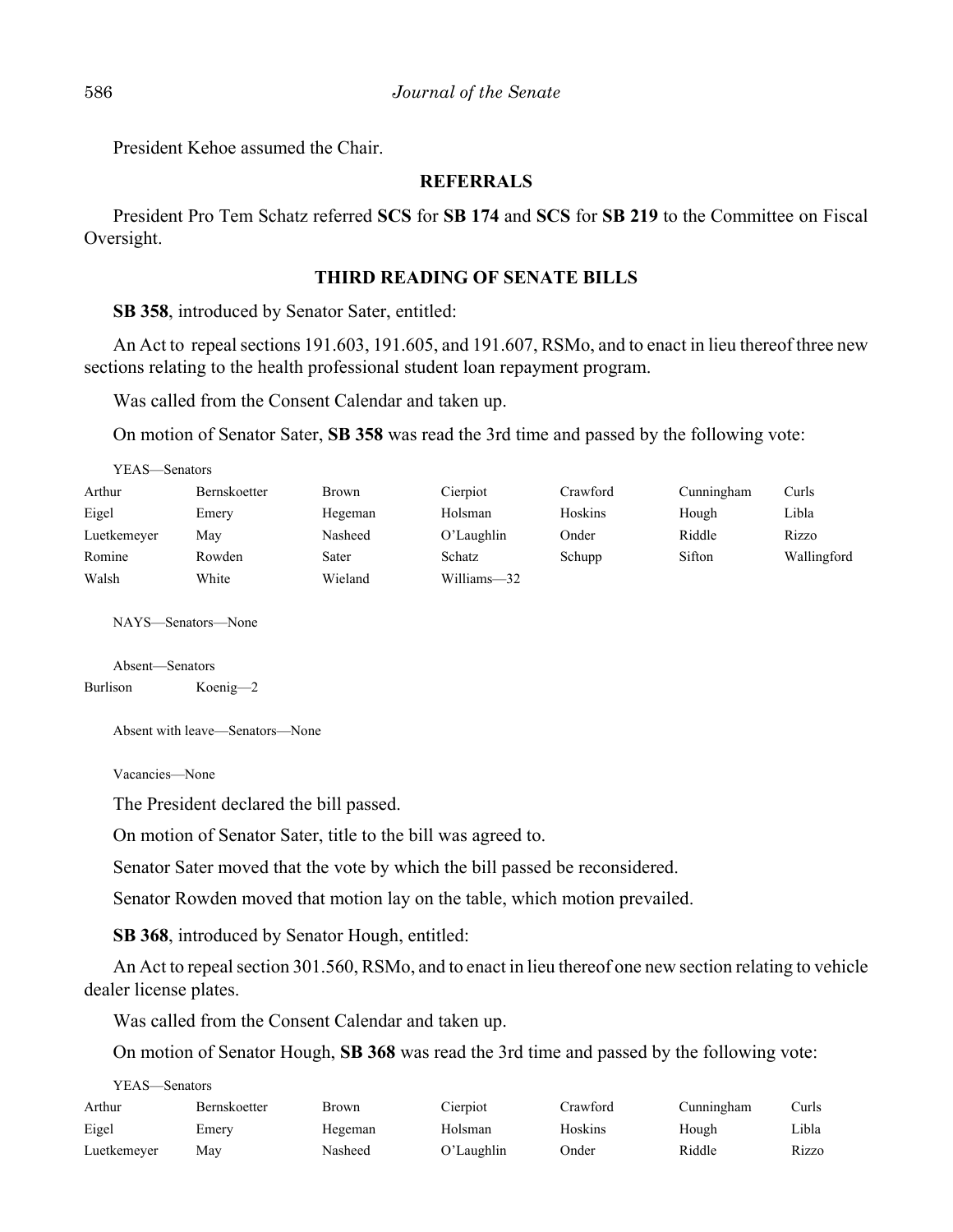| Romine<br>Walsh    | Rowden<br>White                                                                                    | Sater<br>Wieland | Schatz<br>Williams-32 | Schupp | Sifton | Wallingford |
|--------------------|----------------------------------------------------------------------------------------------------|------------------|-----------------------|--------|--------|-------------|
| NAYS-Senators-None |                                                                                                    |                  |                       |        |        |             |
| Absent-Senators    |                                                                                                    |                  |                       |        |        |             |
| Burlison           | Koenig- $2$                                                                                        |                  |                       |        |        |             |
|                    | Absent with leave—Senators—None                                                                    |                  |                       |        |        |             |
| Vacancies-None     |                                                                                                    |                  |                       |        |        |             |
|                    | The President declared the bill passed.                                                            |                  |                       |        |        |             |
|                    | On motion of Senator Hough, title to the bill was agreed to.                                       |                  |                       |        |        |             |
|                    | Senator Hough moved that the vote by which the bill passed be reconsidered.                        |                  |                       |        |        |             |
|                    | Senator Rowden moved that motion lay on the table, which motion prevailed.                         |                  |                       |        |        |             |
|                    | <b>SB 371, introduced by Senator Eigel, entitled:</b>                                              |                  |                       |        |        |             |
|                    | An Act to repeal sections 301.010 and 301.067, RSMo, and to enact in lieu thereof two new sections |                  |                       |        |        |             |

relating to trailer license plate renewals.

Was called from the Consent Calendar and taken up.

On motion of Senator Eigel, **SB 371** was read the 3rd time and passed by the following vote:

| YEAS—Senators |                     |              |          |               |          |            |
|---------------|---------------------|--------------|----------|---------------|----------|------------|
| Arthur        | <b>Bernskoetter</b> | <b>Brown</b> | Burlison | Cierpiot      | Crawford | Cunningham |
| Curls         | Eigel               | Emery        | Hegeman  | Holsman       | Hoskins  | Hough      |
| Libla         | Luetkemeyer         | May          | Nasheed  | O'Laughlin    | Onder    | Riddle     |
| Rizzo         | Romine              | Rowden       | Sater    | <b>Schatz</b> | Schupp   | Sifton     |
| Wallingford   | Walsh               | White        | Wieland  | Williams-33   |          |            |

NAYS—Senators—None

Absent—Senator Koenig—1

Absent with leave—Senators—None

Vacancies—None

The President declared the bill passed.

On motion of Senator Eigel, title to the bill was agreed to.

Senator Eigel moved that the vote by which the bill passed be reconsidered.

Senator Rowden moved that motion lay on the table, which motion prevailed.

**SB 185**, introduced by Senator Wallingford, entitled: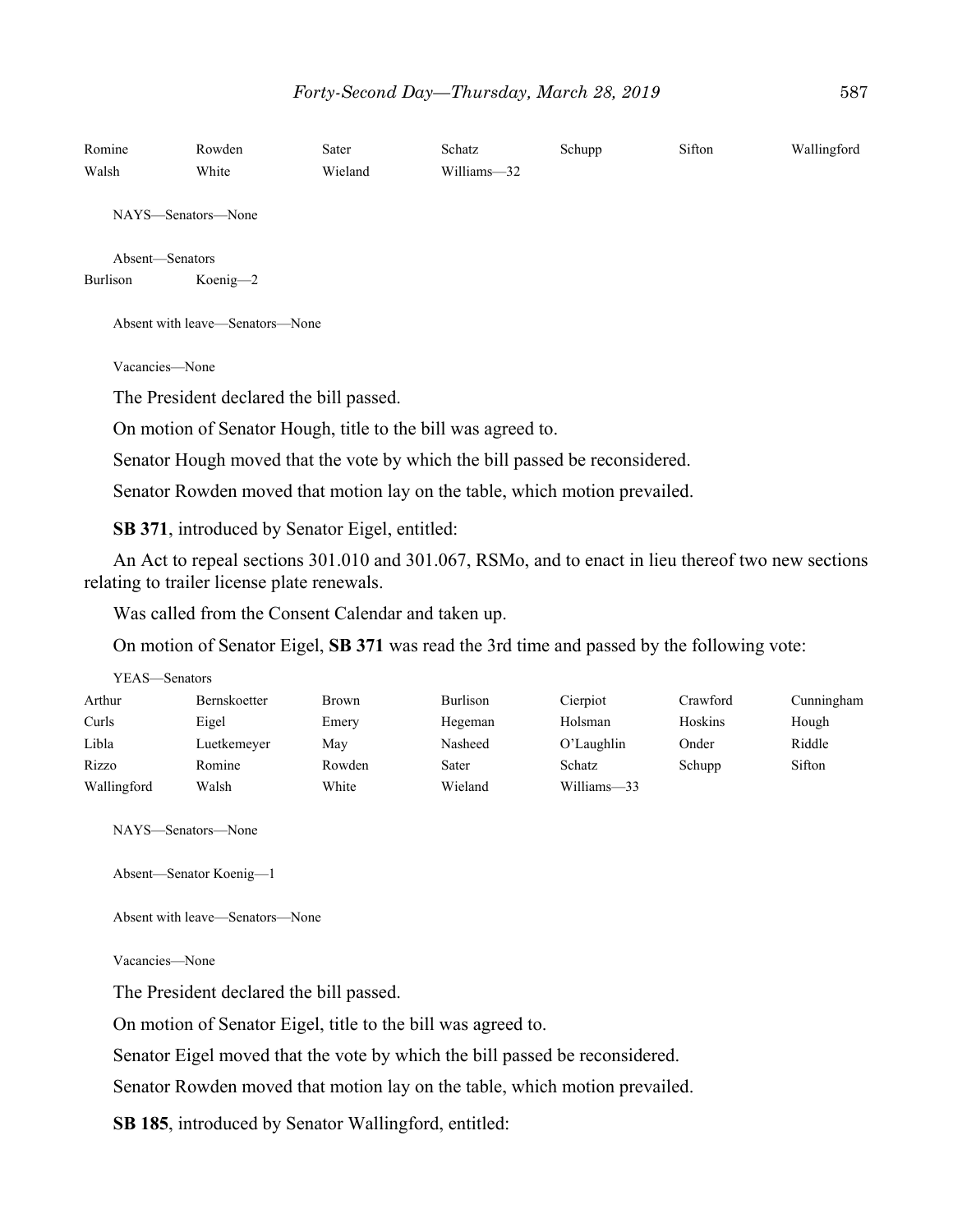An Act to repeal sections 215.030 and 260.035, RSMo, and to enact in lieu thereof two new sections relating to employer eligibility in the Missouri State Employees' Retirement System.

Was called from the Consent Calendar and taken up.

On motion of Senator Wallingford, **SB 185** was read the 3rd time and passed by the following vote:

| YEAS—Senators |                     |              |                 |             |                |            |
|---------------|---------------------|--------------|-----------------|-------------|----------------|------------|
| Arthur        | <b>Bernskoetter</b> | <b>Brown</b> | <b>Burlison</b> | Cierpiot    | Crawford       | Cunningham |
| Curls         | Eigel               | Emery        | Hegeman         | Holsman     | <b>Hoskins</b> | Hough      |
| Libla         | Luetkemeyer         | May          | Nasheed         | O'Laughlin  | Onder          | Riddle     |
| Rizzo         | Romine              | Rowden       | Sater           | Schatz      | Schupp         | Sifton     |
| Wallingford   | Walsh               | White        | Wieland         | Williams-33 |                |            |

NAYS—Senators—None

Absent—Senator Koenig—1

Absent with leave—Senators—None

Vacancies—None

The President declared the bill passed.

On motion of Senator Wallingford, title to the bill was agreed to.

Senator Wallingford moved that the vote by which the bill passed be reconsidered.

Senator Rowden moved that motion lay on the table, which motion prevailed.

**SB 275**, introduced by Senator Sater, entitled:

An Act to repeal section 332.361, RSMo, and to enact in lieu thereof one new section relating to prescribing authority of dentists.

Was called from the Consent Calendar and taken up.

On motion of Senator Sater, **SB 275** was read the 3rd time and passed by the following vote:

| YEAS—Senators |              |       |          |               |          |            |
|---------------|--------------|-------|----------|---------------|----------|------------|
| Arthur        | Bernskoetter | Brown | Burlison | Cierpiot      | Crawford | Cunningham |
| Curls         | Eigel        | Emery | Hegeman  | Holsman       | Hoskins  | Hough      |
| Libla         | Luetkemeyer  | Mav   | Nasheed  | $O'$ Laughlin | Onder    | Riddle     |

| Arthur      | Bernskoetter | Brown  | <b>Burlison</b> | Cierpiot      | Crawford | Cunni  |
|-------------|--------------|--------|-----------------|---------------|----------|--------|
| Curls       | Eigel        | Emery  | Hegeman         | Holsman       | Hoskins  | Hougl  |
| Libla       | Luetkemeyer  | Mav    | Nasheed         | $O'$ Laughlin | Onder    | Riddle |
| Rizzo       | Romine       | Rowden | Sater           | Schatz        | Schupp   | Sifton |
| Wallingford | Walsh        | White  | Wieland         | Williams-33   |          |        |

NAYS—Senators—None

Absent—Senator Koenig—1

Absent with leave—Senators—None

Vacancies—None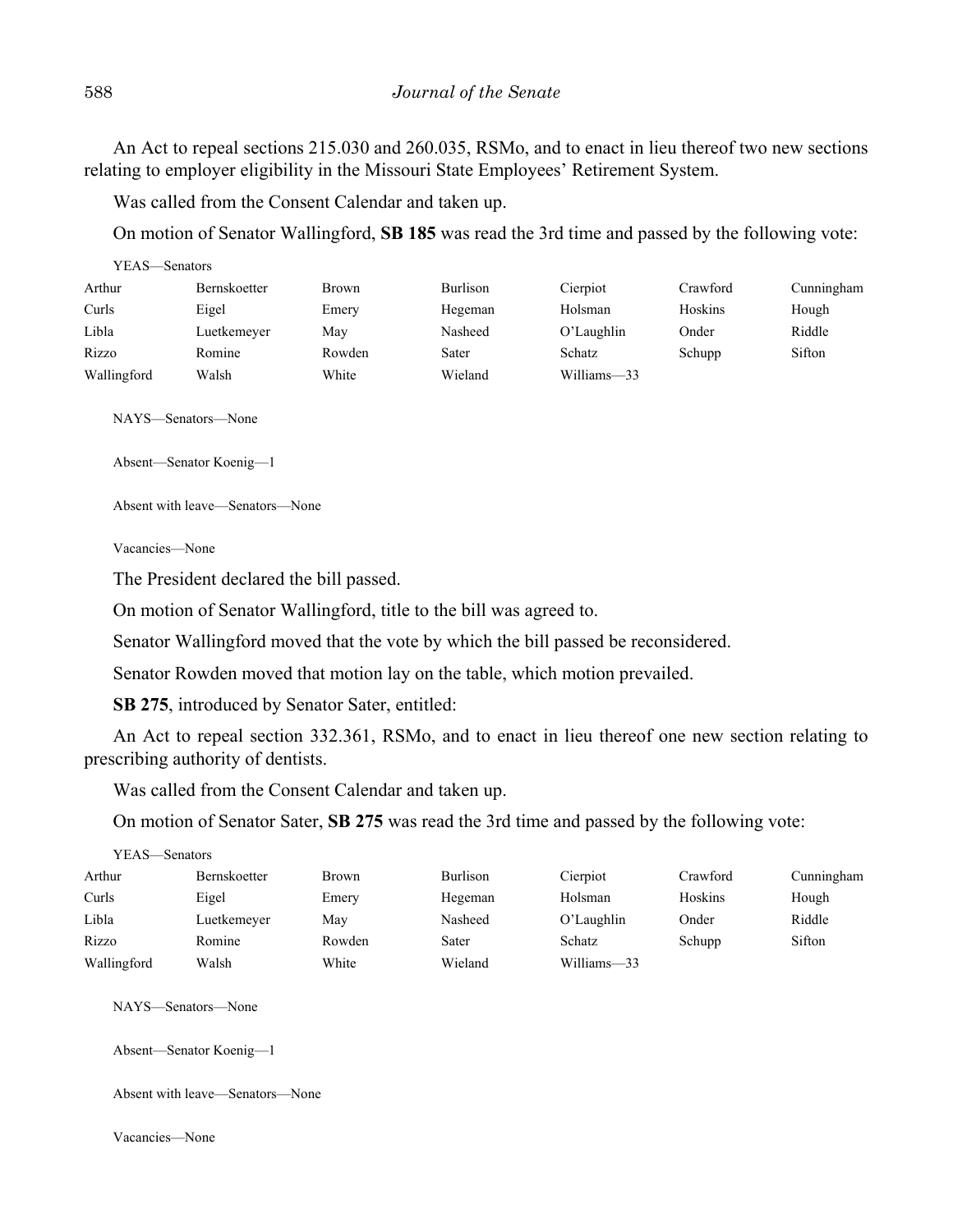The President declared the bill passed.

On motion of Senator Sater, title to the bill was agreed to.

Senator Sater moved that the vote by which the bill passed be reconsidered.

Senator Rowden moved that motion lay on the table, which motion prevailed.

**SB 228**, introduced by Senator Sater, entitled:

An Act to repeal section 288.160, RSMo, and to enact in lieu thereof one new section relating to methods of service of notice under employment security laws.

Was called from the Consent Calendar and taken up.

On motion of Senator Sater, **SB 228** was read the 3rd time and passed by the following vote:

| YEAS—Senators |                     |              |                 |             |          |            |
|---------------|---------------------|--------------|-----------------|-------------|----------|------------|
| Arthur        | <b>Bernskoetter</b> | <b>Brown</b> | <b>Burlison</b> | Cierpiot    | Crawford | Cunningham |
| Curls         | Eigel               | Emery        | Hegeman         | Holsman     | Hoskins  | Hough      |
| Libla         | Luetkemeyer         | May          | Nasheed         | O'Laughlin  | Onder    | Riddle     |
| Rizzo         | Romine              | Rowden       | Sater           | Schatz      | Schupp   | Sifton     |
| Wallingford   | Walsh               | White        | Wieland         | Williams-33 |          |            |

NAYS—Senators—None

Absent—Senator Koenig—1

Absent with leave—Senators—None

Vacancies—None

The President declared the bill passed.

On motion of Senator Sater, title to the bill was agreed to.

Senator Sater moved that the vote by which the bill passed be reconsidered.

Senator Rowden moved that motion lay on the table, which motion prevailed.

**SB 397**, introduced by Senator White, entitled:

An Act to repeal section 184.815, RSMo, and to enact in lieu thereof one new section relating to the petition process for the creation of a museum and cultural district.

Was called from the Consent Calendar and taken up.

On motion of Senator White, **SB 397** was read the 3rd time and passed by the following vote:

| YEAS—Senators |                     |              |                 |             |          |            |
|---------------|---------------------|--------------|-----------------|-------------|----------|------------|
| Arthur        | <b>Bernskoetter</b> | <b>Brown</b> | <b>Burlison</b> | Cierpiot    | Crawford | Cunningham |
| Curls         | Eigel               | Emery        | Hegeman         | Holsman     | Hoskins  | Hough      |
| Libla         | Luetkemeyer         | May          | Nasheed         | O'Laughlin  | Onder    | Riddle     |
| Rizzo         | Romine              | Rowden       | Sater           | Schatz      | Schupp   | Sifton     |
| Wallingford   | Walsh               | White        | Wieland         | Williams-33 |          |            |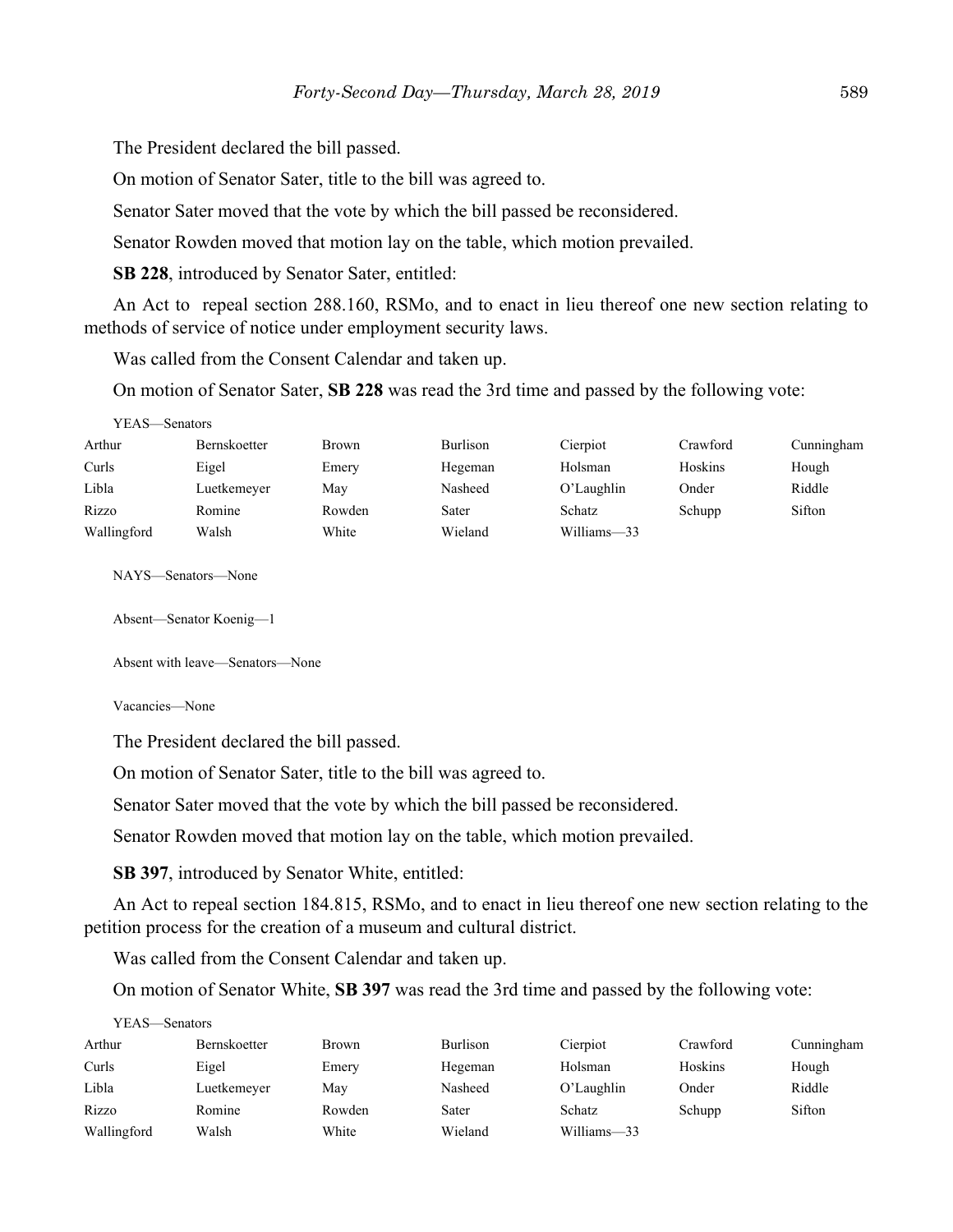NAYS—Senators—None

Absent—Senator Koenig—1

Absent with leave—Senators—None

Vacancies—None

The President declared the bill passed.

On motion of Senator White, title to the bill was agreed to.

Senator White moved that the vote by which the bill passed be reconsidered.

Senator Rowden moved that motion lay on the table, which motion prevailed.

**SB 468**, introduced by Senator Williams, entitled:

An Act to repeal section 59.100, RSMo, and to enact in lieu thereof one new section relating to bonds for county recorders of deeds.

Was called from the Consent Calendar and taken up.

On motion of Senator Williams, **SB 468** was read the 3rd time and passed by the following vote:

| r e as Senators |              |        |                 |             |          |            |
|-----------------|--------------|--------|-----------------|-------------|----------|------------|
| Arthur          | Bernskoetter | Brown  | <b>Burlison</b> | Cierpiot    | Crawford | Cunningham |
| Curls           | Eigel        | Emery  | Hegeman         | Holsman     | Hoskins  | Hough      |
| Libla           | Luetkemeyer  | May    | Nasheed         | O'Laughlin  | Onder    | Riddle     |
| Rizzo           | Romine       | Rowden | Sater           | Schatz      | Schupp   | Sifton     |
| Wallingford     | Walsh        | White  | Wieland         | Williams-33 |          |            |

NAYS—Senators—None

 $YFAS$ 

Absent—Senator Koenig—1

Absent with leave—Senators—None

Vacancies—None

The President declared the bill passed.

On motion of Senator Williams, title to the bill was agreed to.

Senator Williams moved that the vote by which the bill passed be reconsidered.

Senator Romine moved that motion lay on the table, which motion prevailed.

**SS** for **SCS** for **SJR 2**, introduced by Senator Emery, entitled:

# SENATE SUBSTITUTE FOR SENATE COMMITTEE SUBSTITUTE FOR SENATE JOINT RESOLUTION NO. 2

Joint Resolution submitting to the qualified voters of Missouri, an amendment repealing sections 1 and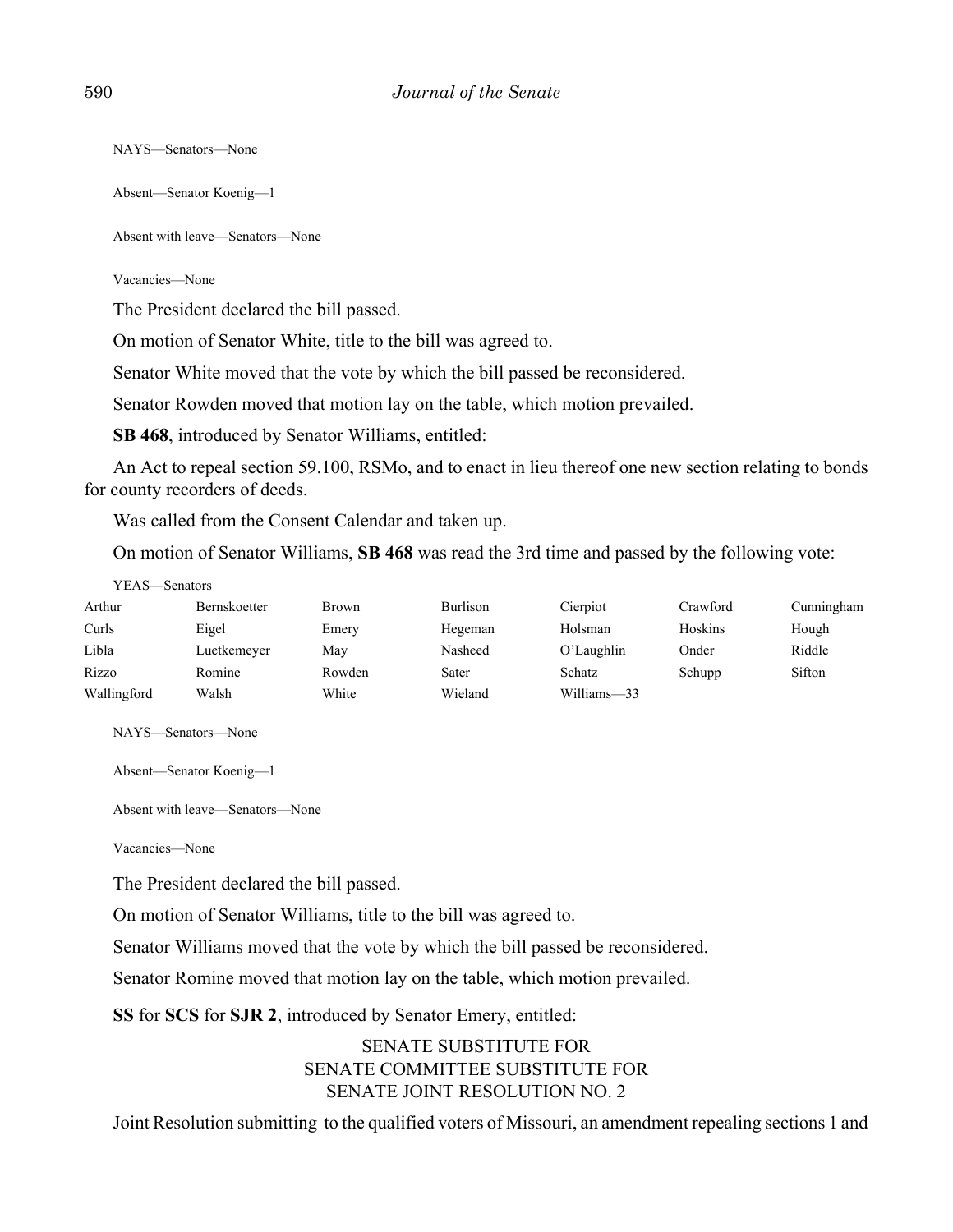2 of article VII of the Constitution of Missouri, and adopting two new sections in lieu thereof relating to the impeachment process.

Was taken up.

On motion of Senator Emery, **SS** for **SCS** for **SJR 2** was read the 3rd time and passed by the following vote:

| YEAS—Senators |              |          |            |          |            |             |
|---------------|--------------|----------|------------|----------|------------|-------------|
| Bernskoetter  | <b>Brown</b> | Burlison | Cierpiot   | Crawford | Cunningham | Curls       |
| Eigel         | Emery        | Holsman  | Hoskins    | Hough    | Libla      | Luetkemeyer |
| O'Laughlin    | Onder        | Riddle   | Rizzo      | Romine   | Rowden     | Sater       |
| Schatz        | Wallingford  | White    | Wieland-25 |          |            |             |
| NAYS-Senators |              |          |            |          |            |             |
| Arthur        | Hegeman      | May      | Nasheed    | Schupp   | Sifton     | Walsh       |
| Williams-8    |              |          |            |          |            |             |

Absent—Senator Koenig—1

Absent with leave—Senators—None

Vacancies—None

The President declared the joint resolution passed.

On motion of Senator Emery, title to the joint resolution was agreed to.

Senator Emery moved that the vote by which the joint resolution passed be reconsidered.

Senator Rowden moved that motion lay on the table, which motion prevailed.

**SS** for **SCS** for **SB 9**, introduced by Senator Emery, entitled:

# SENATE SUBSTITUTE FOR SENATE COMMITTEE SUBSTITUTE FOR SENATE BILL NO. 9

An Act to repeal sections 106.020, 106.030, 106.040, 106.070, 106.080, 106.090, 106.100, 106.110, 106.120, 106.130, 106.150, 106.160, 106.170, 106.180, 106.200, and 106.210, RSMo, and to enact in lieu thereof fourteen new sections relating to the impeachment process, with a contingent effective date.

Was taken up.

On motion of Senator Emery, **SS** for **SCS** for **SB 9** was read the 3rd time and passed by the following vote:

YEAS—Senators

| Bernskoetter | Brown       | Burlison | Cierpiot   | Crawford | Cunningham | Curls       |
|--------------|-------------|----------|------------|----------|------------|-------------|
| Eigel        | Emery       | Holsman  | Hoskins    | Hough    | Libla      | Luetkemeyer |
| O'Laughlin   | Onder       | Riddle   | Rizzo      | Romine   | Rowden     | Sater       |
| Schatz       | Wallingford | White    | Wieland-25 |          |            |             |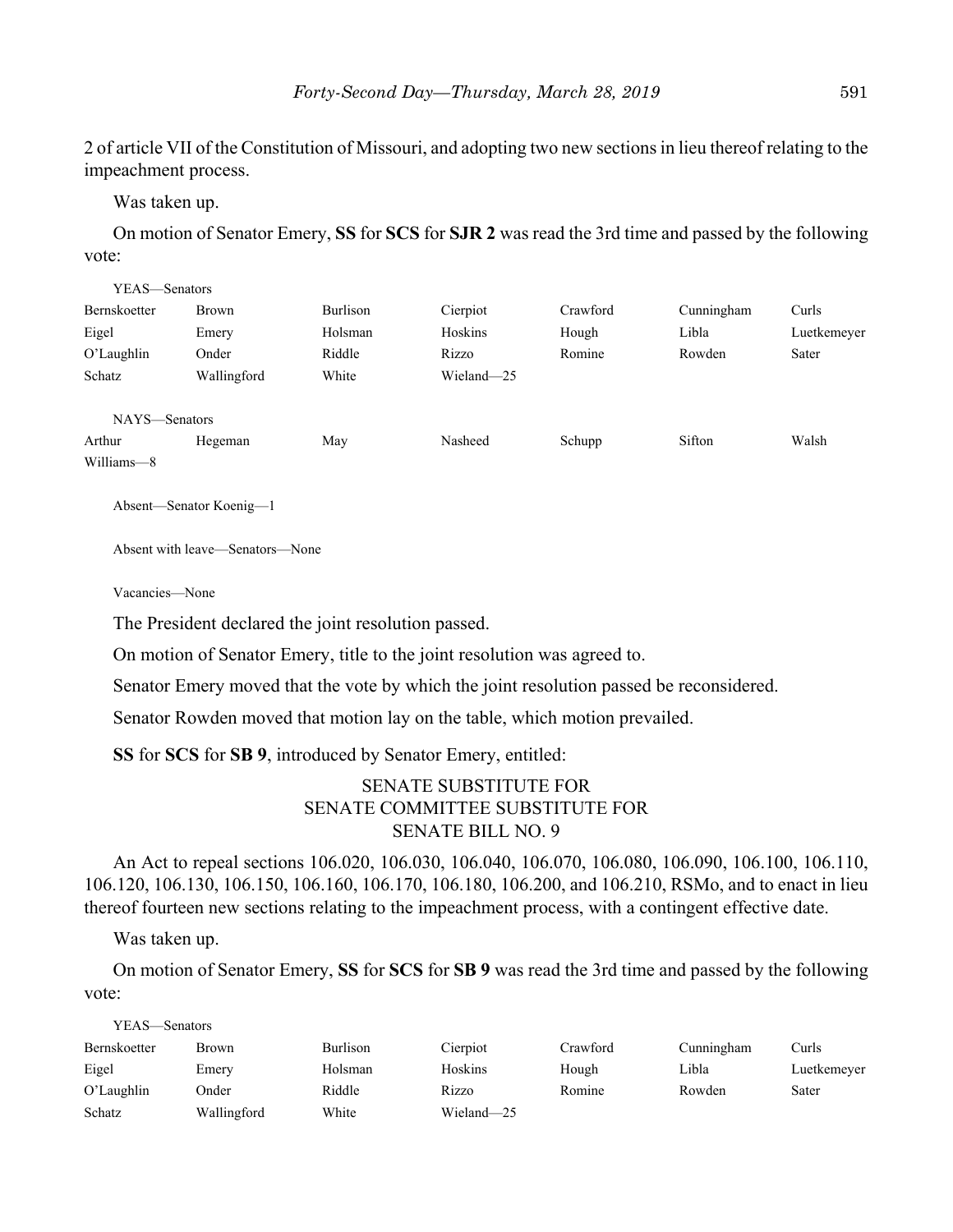NAYS—Senators

| Arthur     | Hegeman | May | Nasheed | Schupp | Sifton | Walsh |
|------------|---------|-----|---------|--------|--------|-------|
| Williams-8 |         |     |         |        |        |       |

Absent—Senator Koenig—1

Absent with leave—Senators—None

Vacancies—None

The President declared the bill passed.

On motion of Senator Emery, title to the bill was agreed to.

Senator Emery moved that the vote by which the bill passed be reconsidered.

Senator Rowden moved that motion lay on the table, which motion prevailed.

**SS** for **SB 213**, introduced by Senator Hegeman, entitled:

## SENATE SUBSTITUTE FOR SENATE BILL NO. 213

An Act to repeal section 105.483, RSMo, and to enact in lieu thereof five new sections relating to the nonpartisan state demographer, with penalty provisions.

Was taken up.

 $YFAG-G$ 

On motion of Senator Hegeman, **SS** for **SB 213** was read the 3rd time and passed by the following vote:

| r EAS—Senators      |            |             |          |            |            |             |
|---------------------|------------|-------------|----------|------------|------------|-------------|
| <b>Bernskoetter</b> | Brown      | Burlison    | Cierpiot | Crawford   | Cunningham | Eigel       |
| Emery               | Hegeman    | Holsman     | Hoskins  | Hough      | Libla      | Luetkemeyer |
| May                 | O'Laughlin | Onder       | Riddle   | Romine     | Rowden     | Sater       |
| Schatz              | Sifton     | Wallingford | White    | Wieland-26 |            |             |
|                     |            |             |          |            |            |             |
| NAYS—Senators       |            |             |          |            |            |             |
| Arthur              | Curls      | Nasheed     | Rizzo    | Schupp     | Walsh      | Williams-7  |
|                     |            |             |          |            |            |             |

Absent—Senator Koenig—1

Absent with leave—Senators—None

Vacancies—None

The President declared the bill passed.

On motion of Senator Hegeman, title to the bill was agreed to.

Senator Hegeman moved that the vote by which the bill passed be reconsidered.

Senator Rowden moved that motion lay on the table, which motion prevailed.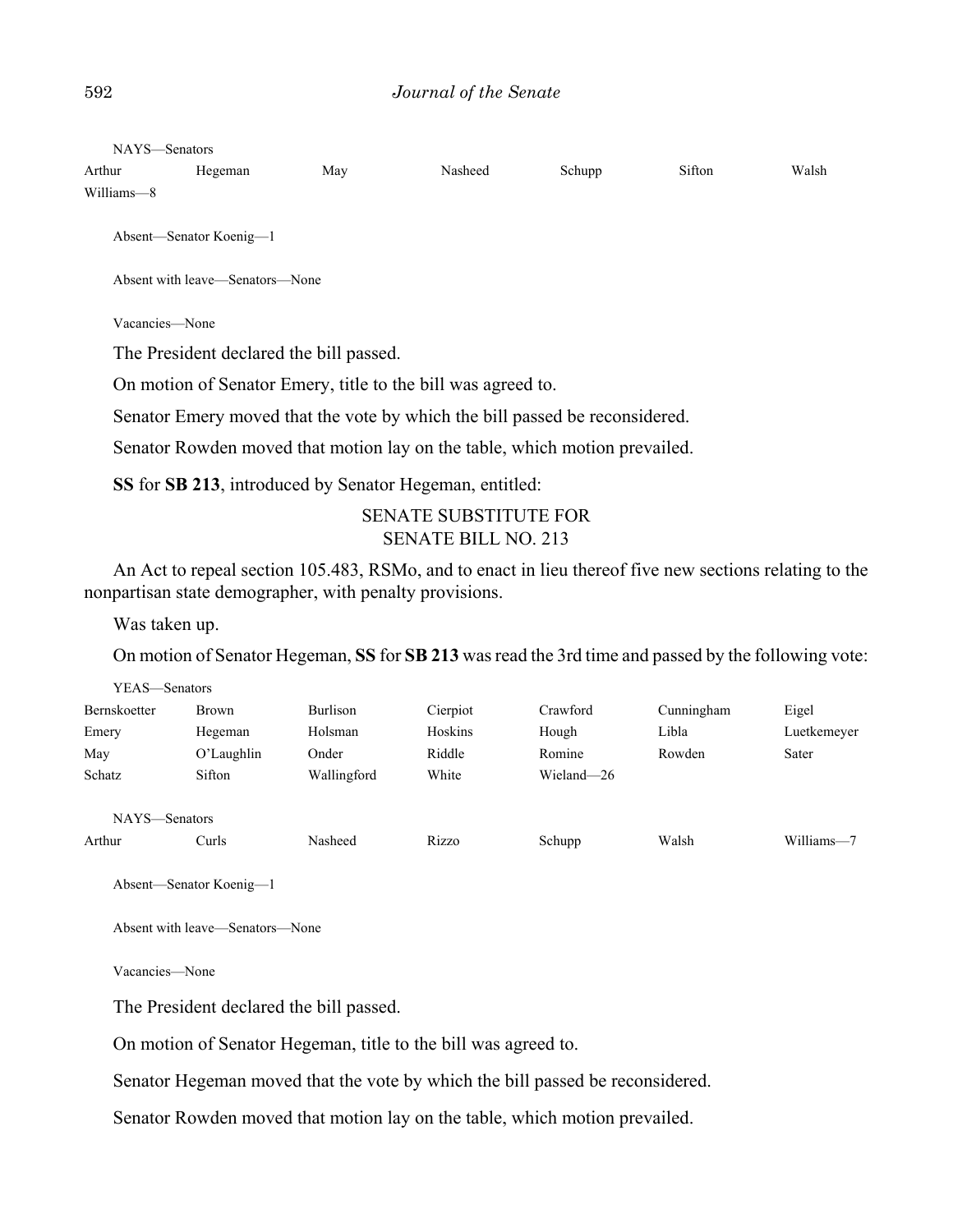**SB 138**, introduced by Senator Riddle, entitled:

An Act to repeal section 29.200, RSMo, and to enact in lieu thereof one new section relating to reports issued by the state auditor.

Was taken up.

On motion of Senator Riddle, **SB 138** was read the 3rd time and passed by the following vote:

| YEAS—Senators |                     |              |          |             |          |            |  |
|---------------|---------------------|--------------|----------|-------------|----------|------------|--|
| Arthur        | <b>Bernskoetter</b> | <b>Brown</b> | Burlison | Cierpiot    | Crawford | Cunningham |  |
| Curls         | Eigel               | Emery        | Hegeman  | Holsman     | Hoskins  | Hough      |  |
| Libla         | Luetkemeyer         | May          | Nasheed  | O'Laughlin  | Onder    | Riddle     |  |
| Rizzo         | Romine              | Rowden       | Sater    | Schatz      | Schupp   | Sifton     |  |
| Wallingford   | Walsh               | White        | Wieland  | Williams-33 |          |            |  |

NAYS—Senators—None

Absent—Senator Koenig—1

Absent with leave—Senators—None

Vacancies—None

The President declared the bill passed.

On motion of Senator Riddle, title to the bill was agreed to.

Senator Riddle moved that the vote by which the bill passed be reconsidered.

Senator Rowden moved that motion lay on the table, which motion prevailed.

**SB 264**, introduced by Senator Crawford, entitled:

An Act to repeal section 620.010, RSMo, and to enact in lieu thereof two new sections realting to the state council on the arts.

Was taken up.

On motion of Senator Crawford, **SB 264** was read the 3rd time and passed by the following vote:

| YEAS—Senators |              |        |          |             |          |            |
|---------------|--------------|--------|----------|-------------|----------|------------|
| Arthur        | Bernskoetter | Brown  | Burlison | Cierpiot    | Crawford | Cunningham |
| Curls         | Eigel        | Emery  | Hegeman  | Holsman     | Hoskins  | Hough      |
| Libla         | Luetkemeyer  | Mav    | Nasheed  | O'Laughlin  | Onder    | Riddle     |
| Rizzo         | Romine       | Rowden | Sater    | Schatz      | Schupp   | Sifton     |
| Wallingford   | Walsh        | White  | Wieland  | Williams-33 |          |            |

NAYS—Senators—None

Absent—Senator Koenig—1

Absent with leave—Senators—None

Vacancies—None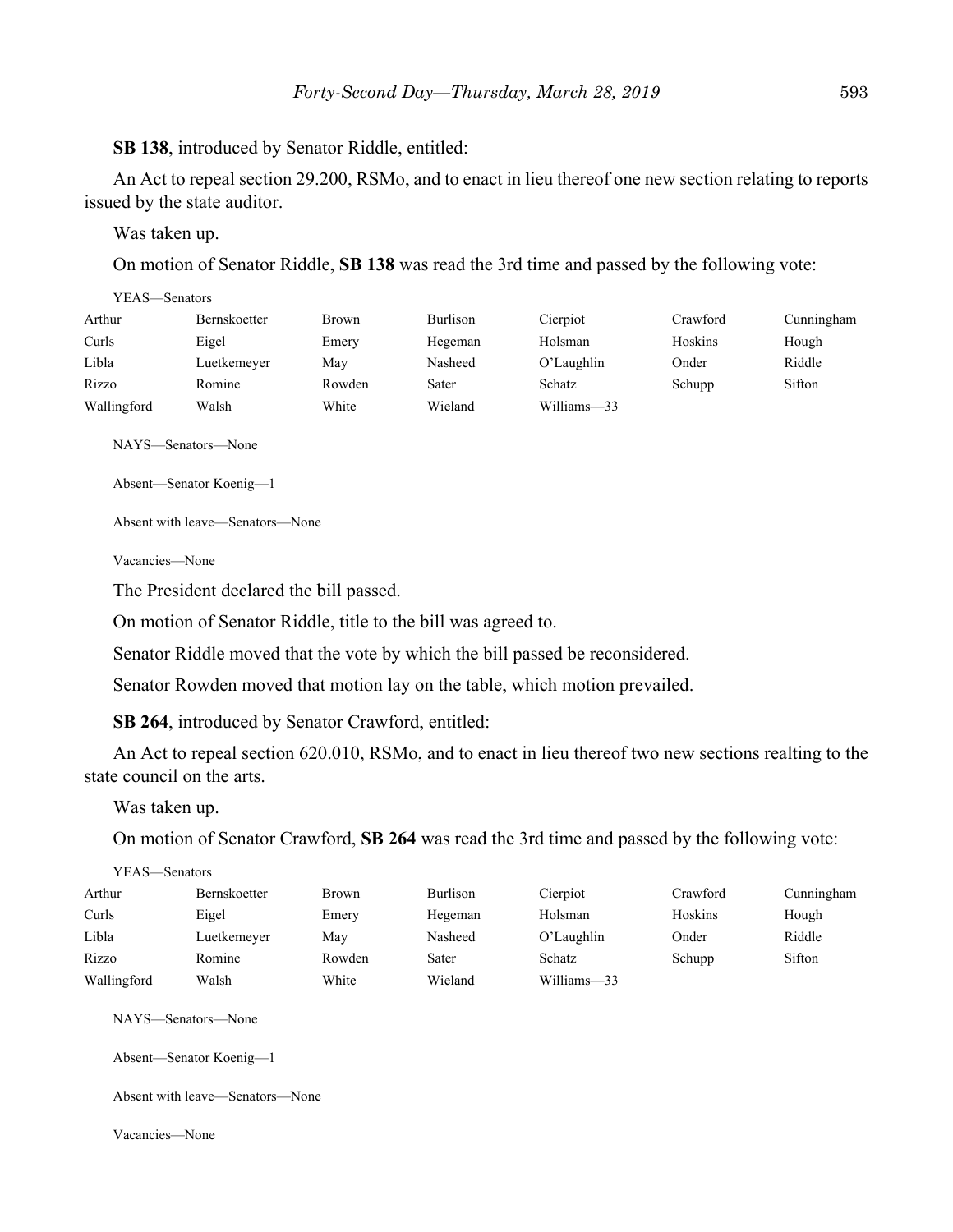The President declared the bill passed.

On motion of Senator Crawford, title to the bill was agreed to.

Senator Crawford moved that the vote by which the bill passed be reconsidered.

Senator Rowden moved that motion lay on the table, which motion prevailed.

## **MESSAGES FROM THE HOUSE**

The following message was received from the House of Representatives through its Chief Clerk:

Mr. President: The Speaker of the House of Representatives has appointed the following committee to act with a like committee from the Senate on **SCS** for **HCS** for **HB 14**. Representatives: Smith, Wood, Kelly (141), Kendrick, Merideth.

#### **RESOLUTIONS**

Senator Cunningham offered Senate Resolution No. 521, regarding Tommy Claxton, Seymour, which was adopted.

Senator Curls offered Senate Resolution No. 522, regarding Take 6, which was adopted.

## **INTRODUCTIONS OF GUESTS**

Senator Rizzo introduced to the Senate, the Physician of the Day, Dr. Donald Potts, Independence.

Senator O'Laughlin introduced to the Senate, teacher Tatum Reed, and fourth-grade students from Atlanta C-3 School.

Senator Riddle introduced to the Senate, Coach Bob Jones, his wife, Eva, and their son, Gabe, William Woods University, Callaway County.

Senator Hough introduced to the Senate, his son, William, and his father, Dr. David Hough, Springfield.

Senator Burlison introduced to the Senate, Homeschool students from Truth Academy, Springfield.

Senator Brown introduced to the Senate, Glen Cope.

Senator O'Laughlin introduced to the Senate, teacher Dawn Scheiderer, and fourth-grade students from Salisbury R-IV Elementary School.

Senator Riddle introduced to the Senate, teacher Bronc Woodruff, and Dalaney Bowers, Caden Escamilia, Danny Kuda, Megan Kuda, Molly-Clair Mays, Kyle Oligschlager, Odin Patrick, Levi Rafferty, Lauryn Robnett, Braedon Swaim, Delanie Windmann, Micah VanSkike and Zoe Woodruff, government class students, Community R-6, Laddonia.

On motion of Senator Rowden, the Senate adjourned until 4:00 p.m., Monday, April 1, 2019.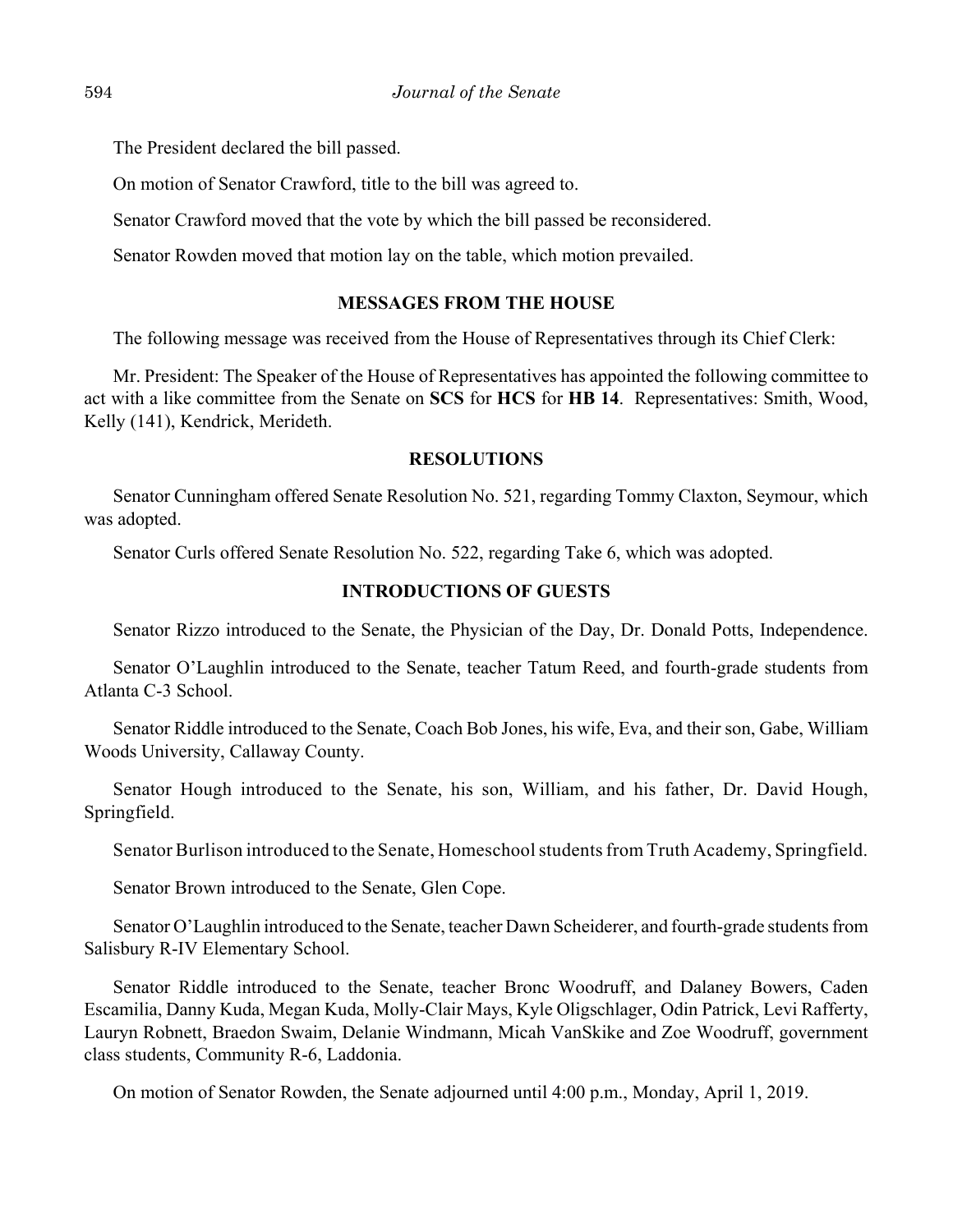# SENATE CALENDAR  $\mathcal{L}$

## FORTY-THIRD DAY–MONDAY, APRIL 1, 2019

#### FORMAL CALENDAR

# HOUSE BILLS ON SECOND READING

HB 450-Eggleston HCS for HB 694 HCS for HB 438 HB 267-Baker HB 240-Schroer HCS for HB 356 HB 655-Dinkins HCS for HB 472

HCS for HB 763 HB 257-Stephens HCS for HB 80 HCS for HB 169 HCS for HB 107 HCS#2 for HB 451 HCS for HB 341 HCS for HB 677

#### THIRD READING OF SENATE BILLS

SB 71-Brown SB 87-Wallingford SS for SB 145-Burlison SCS for SB 174-Crawford (In Fiscal Oversight) SCS for SB 219-Hoskins (In Fiscal Oversight)

## SENATE BILLS FOR PERFECTION

 1. SJR 1-Sater and Onder 2. SB 5-Sater, et al, with SCS 3. SB 222-Hough 4. SB 218-Hoskins 5. SB 306-White 6. SB 297-White 7. SJR 13-Holsman, with SCS 8. SB 88-Libla 9. SB 155-Luetkemeyer 10. SB 328-Burlison, with SCS 11. SB 330-Brown, with SCS

- 12. SB 332-Brown
- 13. SB 259-Romine
- 14. SB 225-Curls
- 15. SB 3-Curls
- 16. SBs 70 & 128-Hough, with SCS
- 17. SB 11-Cunningham
- 18. SB 316-Burlison
- 19. SB 350-O'Laughlin
- 20. SB 118-Cierpiot, with SCS
- 21. SB 141-Koenig
- 22. SB 344-Eigel, with SCS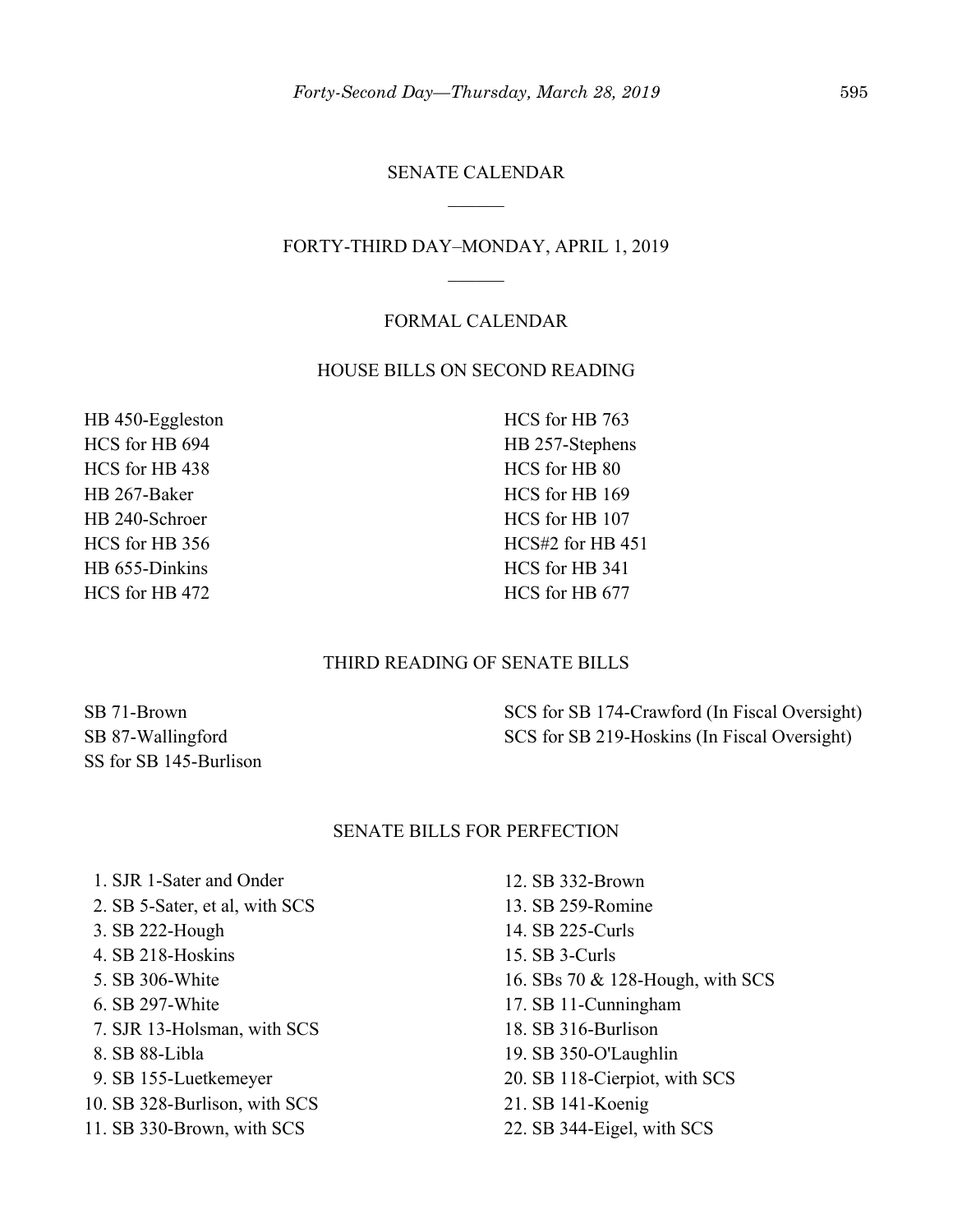23. SB 282-Brown 24. SB 210-May 25. SB 333-Rizzo 26. SJRs 14 & 9-Luetkemeyer, with SCS 27. SB 255-Bernskoetter 28. SB 211-Wallingford 29. SB 37-Onder and Nasheed, with SCS 30. SB 78-Sater 31. SB 431-Schatz, with SCS 32. SB 349-O'Laughlin, with SCS 33. SB 276-Rowden, with SCS 34. SB 150-Koenig, with SCS 35. SB 62-Burlison, with SCS 36. SB 278-Wallingford, with SCS 37. SB 293-Hough, with SCS 38. SB 205-Arthur, with SCS 39. SB 234-White 40. SB 363-Riddle, with SCS 41. SJR 18-Cunningham 42. SB 29-Hegeman, with SCS 43. SB 31-Wieland 44. SB 34-Riddle, with SCS

45. SB 318-Burlison 46. SB 298-White, with SCS 47. SBs 279, 139 & 345-Onder and Emery, with SCS 48. SB 312-Eigel 49. SB 300-Eigel 50. SB 343-Eigel, with SCS 51. SB 354-Cierpiot, with SCS 52. SB 97-Hegeman, with SCS 53. SB 391-Bernskoetter 54. SB 1-Curls and Nasheed, with SCS 55. SBs 153 & 117-Sifton, with SCS 56. SB 465-Burlison, with SCS 57. SB 296-Cierpiot, with SCS 58. SB 426-Williams 59. SB 412-Holsman 60. SB 203-Nasheed, with SCS 61. SB 414-Wieland 62. SB 336-Schupp

63. SB 60-Arthur, with SCS

# INFORMAL CALENDAR

# SENATE BILLS FOR PERFECTION

SB 4-Sater SB 10-Cunningham, with SCS & SA 1 (pending) SB 14-Wallingford SB 16-Romine, with SCS, SS for SCS, SA 3 & point of order (pending) SB 19-Libla, with SA 1 (pending) SB 39-Onder SB 44-Hoskins, with SCS & SS for SCS (pending) SBs 46 & 50-Koenig, with SCS, SS for SCS & SA 6 (pending) SB 49-Rowden, with SCS SB 52-Eigel, with SCS SB 56-Cierpiot, with SCS, SS for SCS & SA 1

 (pending) SB 57-Cierpiot SB 65-White, with SS (pending) SB 69-Hough SB 76-Sater, with SCS (pending) SB 100-Riddle SB 108-Koenig, with SCS SB 132-Emery, with SCS SB 154-Luetkemeyer, with SS & SA 2 (pending) SB 160-Koenig, with SCS, SS for SCS & SA 2 (pending) SB 168-Wallingford, with SCS SB 184-Wallingford, with SCS SB 201-Romine